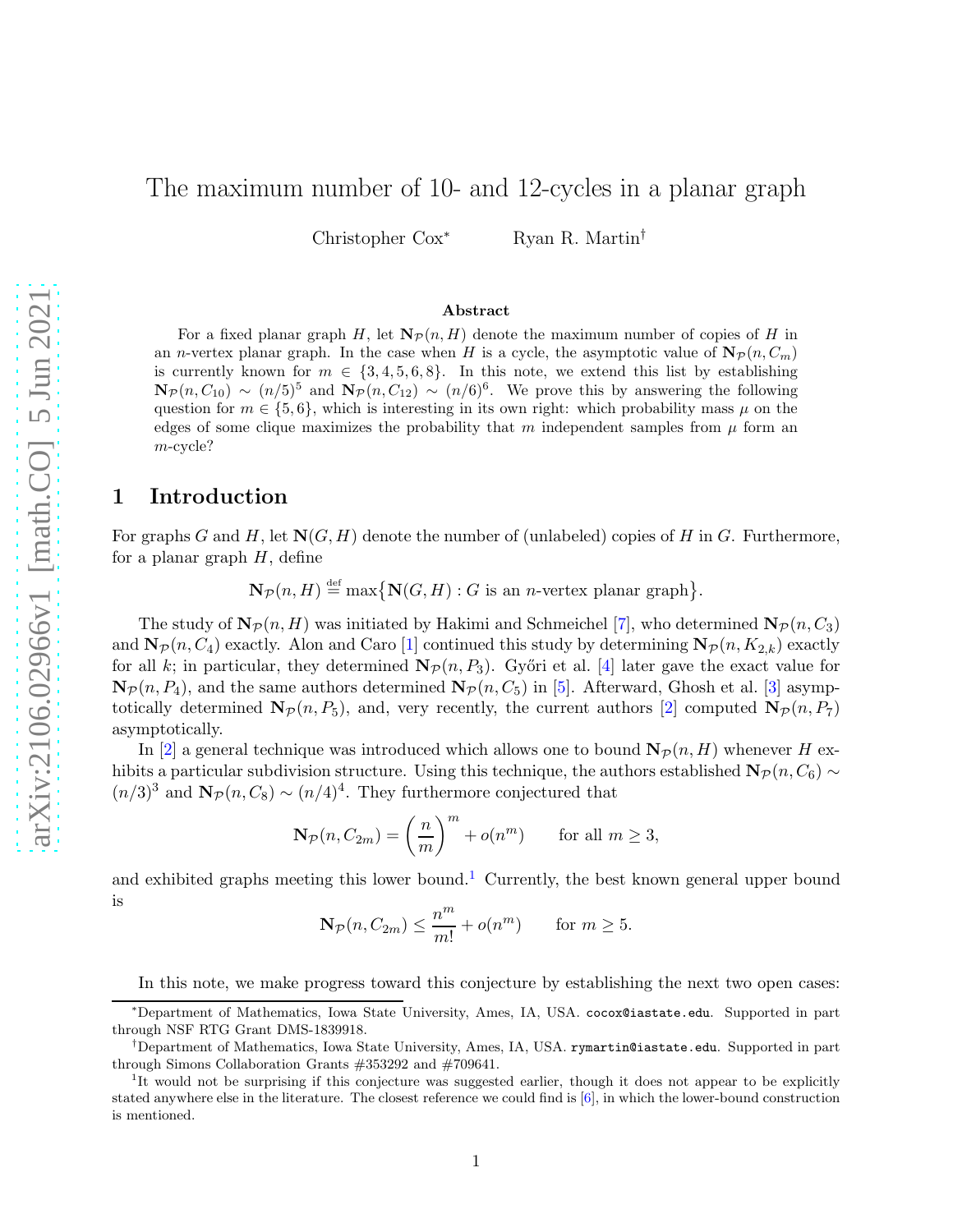**Theorem 1.** *For*  $m \in \{5, 6\}$ *,* 

$$
\mathbf{N}_{\mathcal{P}}(n, C_{2m}) = \left(\frac{n}{m}\right)^m + o(n^m).
$$

The paper is organized as follows. In [Section 2,](#page-1-0) we recall the technique developed in [\[2\]](#page-6-5) and extract the key ingredients necessary for the proof of [Theorem 1.](#page-0-1) The proof of [Theorem 1](#page-0-1) is then the topic of [Section 3.](#page-3-0)

#### <span id="page-1-0"></span>2 Preliminaries

In [\[2\]](#page-6-5) it was shown that one can upper bound  $\mathbf{N}_{\mathcal{P}}(n, C_{2m})$  for  $m \geq 3$  by answering the following question, which is interesting in its own right:

**Question 2.** Which probability mass  $\mu$  on the edges of some clique maximizes the probability that m independent samples from  $\mu$  form a copy of  $C_m$ ?

To formalize this question, we lay out the following definition. For a graph G and an integer  $m \geq 3$ , let  $\mathbf{C}_m(G)$  denote the set of (unlabeled) copies of  $C_m$  in  $G$ , so  $\mathbf{N}(G, C_m) = |\mathbf{C}_m(G)|$ . Additionally, for a finite set  $X$ , let  $K_X$  denote the clique on vertex-set  $X$ .

**Definition 3.** Let X be a finite set and let  $\mu$  be a probability mass on  $\binom{X}{2}$ .

1. For a subgraph  $G \subseteq K_X$ , define

$$
\mu(G) \stackrel{\text{def}}{=} \prod_{e \in E(G)} \mu(e).
$$

2. For an integer  $m \geq 3$ , define

$$
\beta(\mu; m) \stackrel{\text{def}}{=} \sum_{C \in \mathbf{C}_m(K_X)} \mu(C), \quad \text{and}
$$
  

$$
\beta(m) \stackrel{\text{def}}{=} \sup \left\{ \beta(\mu; m) : \mu \text{ a probability mass on } \left( \frac{X}{2} \right) \text{ for some finite set } X \right\}.
$$

<span id="page-1-1"></span>The quantity  $\beta(m)$  yields an upper bound on  $\mathbf{N}_{\mathcal{P}}(n, C_{2m})$ :

**Theorem 4** ([\[2,](#page-6-5) Lemma 2.5]). *For*  $m \geq 3$ ,

$$
\mathbf{N}_{\mathcal{P}}(n, C_{2m}) \leq \beta(m) \cdot n^m + O(n^{m-1/5}).
$$

The argument here establishes that, as  $n \to \infty$ , the extremal graphs for  $N_{\mathcal{P}}(n, C_{2m})$  may be approximated by taking some fixed graph G and "blowing up" the edges into independent sets of various sizes. The probability mass  $\mu$  is a compact way to represent the relative sizes of each of these independent sets, and  $\beta(\mu; m)$  is a normalized count of the number of  $C_{2m}$ 's in the resulting blow-up. Interestingly, planarity plays only a minor role in this argument.

In [\[2\]](#page-6-5), the authors conjectured that  $\beta(m) = m^{-m}$ , which is the value achieved by the uniform distribution on  $E(C_m)$ , and they established the cases of  $m = 3$  and  $m = 4$ . In this paper we prove that  $\beta(m) = m^{-m}$  for  $m \in \{5, 6\}$ , which will then imply [Theorem 1.](#page-0-1)

In order to accomplish this goal, we will need to understand the structure of the probability masses at play. The following definition lays out two important aspects of such a probability mass.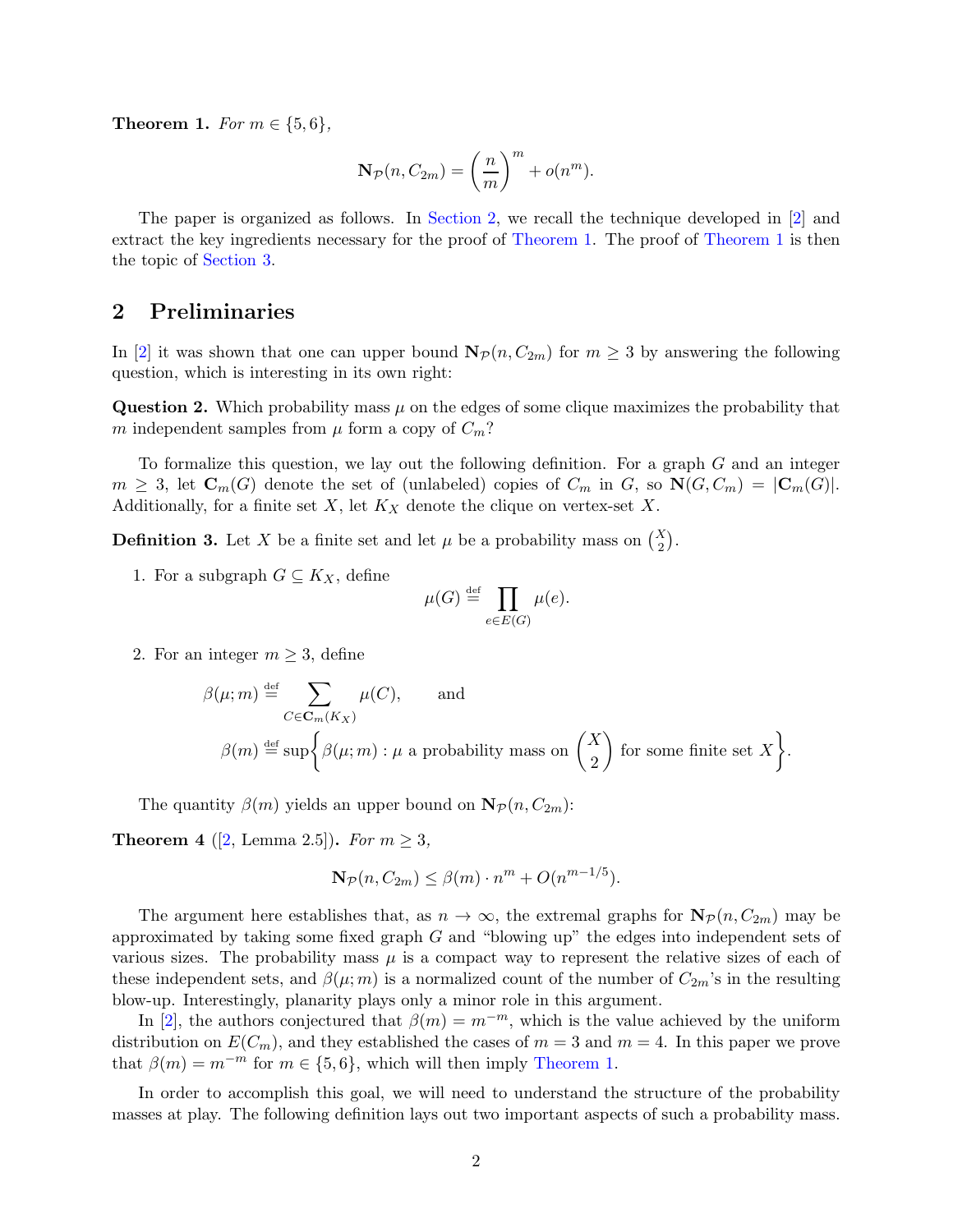**Definition 5.** Fix a finite set X and let  $\mu$  be a probability mass on  $\binom{X}{2}$ .

1. For  $x \in X$ , define

$$
\bar{\mu}(x) \stackrel{\text{def}}{=} \sum_{y \in X \backslash \{x\}} \mu(xy),
$$

which is the probability that an edge sampled from  $\mu$  is incident to x. It can also be thought of as the weighted degree of the vertex x. Note that  $\sum_{x \in X} \bar{\mu}(x) = 2$  thanks to the handshaking lemma.

2. The *support graph* of  $\mu$  is the graph  $G_{\mu}$ , which has  $E(G_{\mu}) = \text{supp} \mu$  and  $V(G_{\mu}) = \text{supp} \bar{\mu}$ . Since  $G_{\mu}$  records the edges of positive mass under  $\mu$ , observe that

$$
\beta(\mu; m) = \sum_{C \in \mathbf{C}_m(G_{\mu})} \mu(C).
$$

In [\[2,](#page-6-5) Corollary 4.7], it was shown that  $\beta(m)$  is achieved for every  $m \geq 3$ , so we introduce the following notation:

**Definition 6.** For an integer  $m \geq 3$ , denote by  $Opt(m)$  the set of all probability masses  $\mu$  satisfying  $\beta(\mu;m) = \beta(m).$ 

<span id="page-2-0"></span>We will require structural results about such optimal masses which were established in [\[2\]](#page-6-5).

**Lemma 7** ([\[2,](#page-6-5) Lemma 4.5]). *Fix*  $m \geq 3$  *and*  $\mu \in \text{Opt}(m)$ . *Then,* 

$$
m \cdot \beta(\mu; m) \cdot \mu(e) = \sum_{\substack{C \in \mathbf{C}_m(G_\mu): \\ E(C) \ni e}} \mu(C), \qquad \text{for every } e \in \text{supp } \mu, \text{ and}
$$

$$
m \cdot \beta(\mu; m) \cdot \bar{\mu}(x) = \sum_{\substack{C \in \mathbf{C}_m(G_\mu): \\ V(C) \ni x}} 2 \cdot \mu(C), \qquad \text{for every } x \in \text{supp } \bar{\mu}.
$$

<span id="page-2-1"></span>**Lemma 8** ([\[2,](#page-6-5) Lemma 4.6]). *Fix*  $m \geq 3$  *and*  $\mu \in \text{Opt}(m)$ . If  $z \in (0,1)$  *satisfies* 

$$
1 - \frac{m}{2}z > (1 - z)^m,
$$

*then*  $\bar{\mu}(x) > z$  *for all*  $x \in \text{supp }\bar{\mu}$ *.* 

<span id="page-2-2"></span>Explicitly, we will employ the following two straightforward corollaries.

Corollary 9. *Fix*  $m \geq 3$  *and*  $\mu \in \text{Opt}(m)$ *. Then,* 

- For any  $e \in \text{supp }\mu$ , we have  $\mu(e) \leq 1/m$  with equality if and only if  $e \in E(C)$  for every  $C \in \mathbf{C}_m(G_\mu)$ , and
- For any  $x \in \text{supp }\bar{\mu}$ , we have  $\bar{\mu}(x) \leq 2/m$  with equality if and only if  $x \in V(C)$  for every  $C \in \mathbf{C}_m(G_\mu)$ .

*Proof.* Using [Lemma 7,](#page-2-0) we observe that

$$
m \cdot \beta(\mu; m) \cdot \mu(e) = \sum_{\substack{C \in \mathbf{C}_m(G_\mu): \\ E(C) \ni e}} \mu(C) \le \sum_{C \in \mathbf{C}_m(G_\mu)} \mu(C) = \beta(\mu; m),
$$

<span id="page-2-3"></span>and hence the first claim follows. The proof of the second claim is analogous.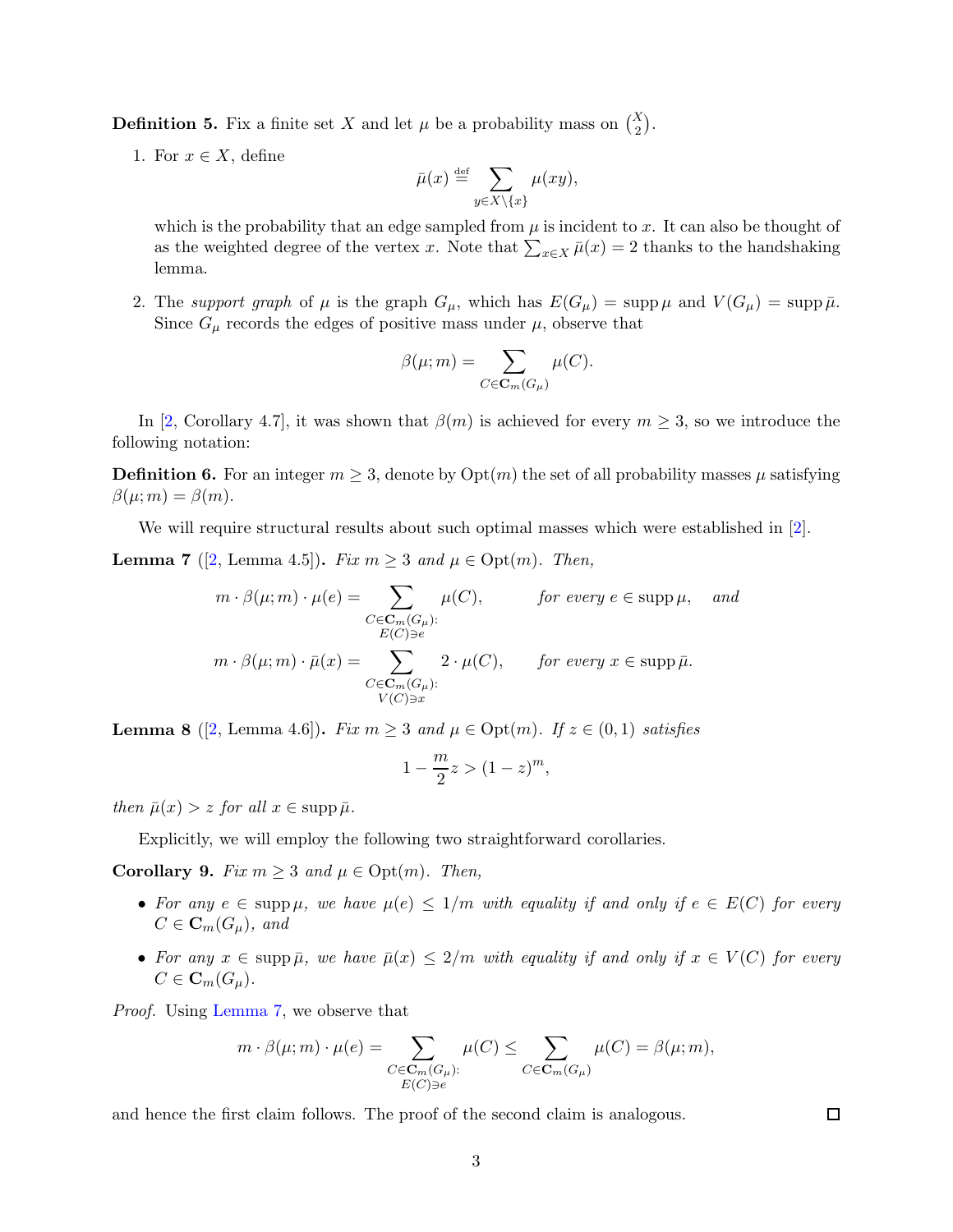**Corollary 10.** Fix  $m \in \{5, 6\}$ . If  $\mu \in \text{Opt}(m)$ , then  $|\text{supp }\bar{\mu}| = m$  and  $\bar{\mu}(x) = 2/m$  for every  $x \in \text{supp }\bar{\mu}.$ 

*Proof.* Set  $z = 2/(m + 1)$ . For  $m \in \{5, 6\}$ , it can be checked that  $1 - \frac{m}{2}$  $\frac{m}{2}z > (1-z)^m$ . Thus, [Lemma 8](#page-2-1) implies that  $\bar{\mu}(x) > z = 2/(m+1)$  for every  $x \in \text{supp }\bar{\mu}$ . From here, we see that

$$
2 = \sum_{x \in \text{supp}\,\bar{\mu}} \bar{\mu}(x) > \frac{2}{m+1} \cdot |\text{supp}\,\bar{\mu}| \qquad \Longrightarrow \qquad |\text{supp}\,\bar{\mu}| < m+1.
$$

As such, we know that  $|\text{supp }\bar{\mu}| = m$ , since certainly  $|\text{supp }\bar{\mu}| \geq m$ . Therefore, every copy of  $C_m$  in  $G_\mu$  must use every vertex of supp  $\bar{\mu}$ ; hence  $\bar{\mu}(x) = 2/m$  for every  $x \in \text{supp }\bar{\mu}$  thanks to  $\Box$ [Corollary 9.](#page-2-2)

[Corollary 10](#page-2-3) is the key observation which enables our arguments in the next section. If one could extend [Corollary 10](#page-2-3) to all  $m \geq 7$ , then approaching the full conjecture that  $\beta(m) = m^{-m}$ would likely be significantly more tractable.

**Remark 11.** For  $\mu \in \text{Opt}(7)$ , [Lemma 8](#page-2-1) implies that  $\bar{\mu} > 0.246$  and so  $|\text{supp }\bar{\mu}| \leq 8$ .

For  $\mu \in \text{Opt}(m)$  for general m, using the bound  $1 - z \le e^{-z}$  and [Lemma 8](#page-2-1) yields  $\bar{\mu} > 1.593/m$ and so  $|\text{supp }\bar{\mu}| < 1.256 \cdot m$ .

### <span id="page-3-0"></span>3 Proof of [Theorem 1](#page-0-1)

To prove [Theorem 1,](#page-0-1) it suffices to establish that  $\beta(m) = m^{-m}$  for  $m \in \{5, 6\}$ , thanks to [Theorem 4.](#page-1-1)

<span id="page-3-1"></span>We begin by establishing an inequality on the edge-masses in an optimal probability mass.

**Lemma 12.** *Fix*  $m \in \{5, 6\}$  *and*  $\mu \in \text{Opt}(m)$ *. For any*  $e \in \text{supp }\mu$ ,

$$
\left(\frac{2}{2-m\cdot\mu(e)}\right)^4 \left(\frac{m-4}{m-4+m\cdot\mu(e)}\right)^{m-4} \left(1-m\cdot\mu(e)\right) \le 1.
$$

*Proof.* Fix any  $e \in \text{supp} \mu$  and define

$$
a \stackrel{\text{def}}{=} \frac{2}{2 - m \cdot \mu(e)},
$$
 and  $b \stackrel{\text{def}}{=} \frac{m - 4}{m - 4 + m \cdot \mu(e)}.$ 

Observe that  $a, b \ge 0$  since  $m \ge 5$  and  $\mu(e) \in (0, 1/m]$  [\(Corollary 10\)](#page-2-3). We define a new probability mass  $\mu'$  by

$$
\mu'(s) \stackrel{\text{def}}{=} \begin{cases} 0 & \text{if } s = e, \\ a \cdot \mu(s) & \text{if } |s \cap e| = 1, \\ b \cdot \mu(s) & \text{otherwise.} \end{cases}
$$

Suppose that  $e = xy$ . [Corollary 10](#page-2-3) tells us that  $\bar{\mu}(x) = \bar{\mu}(y) = 2/m$ , so

$$
\sum_{s \in \text{supp }\mu'} \mu'(s) = a \cdot \sum_{|s \cap e| = 1} \mu(s) + b \cdot \sum_{s \cap e = \varnothing} \mu(s)
$$
  
=  $a \cdot (\bar{\mu}(x) + \bar{\mu}(y) - 2\mu(e)) + b \cdot (1 - \bar{\mu}(x) - \bar{\mu}(y) + \mu(e))$   
=  $a \cdot \left(\frac{4}{m} - 2\mu(e)\right) + b \cdot \left(1 - \frac{4}{m} + \mu(e)\right)$   
=  $\frac{4}{m} + \frac{m - 4}{m} = 1;$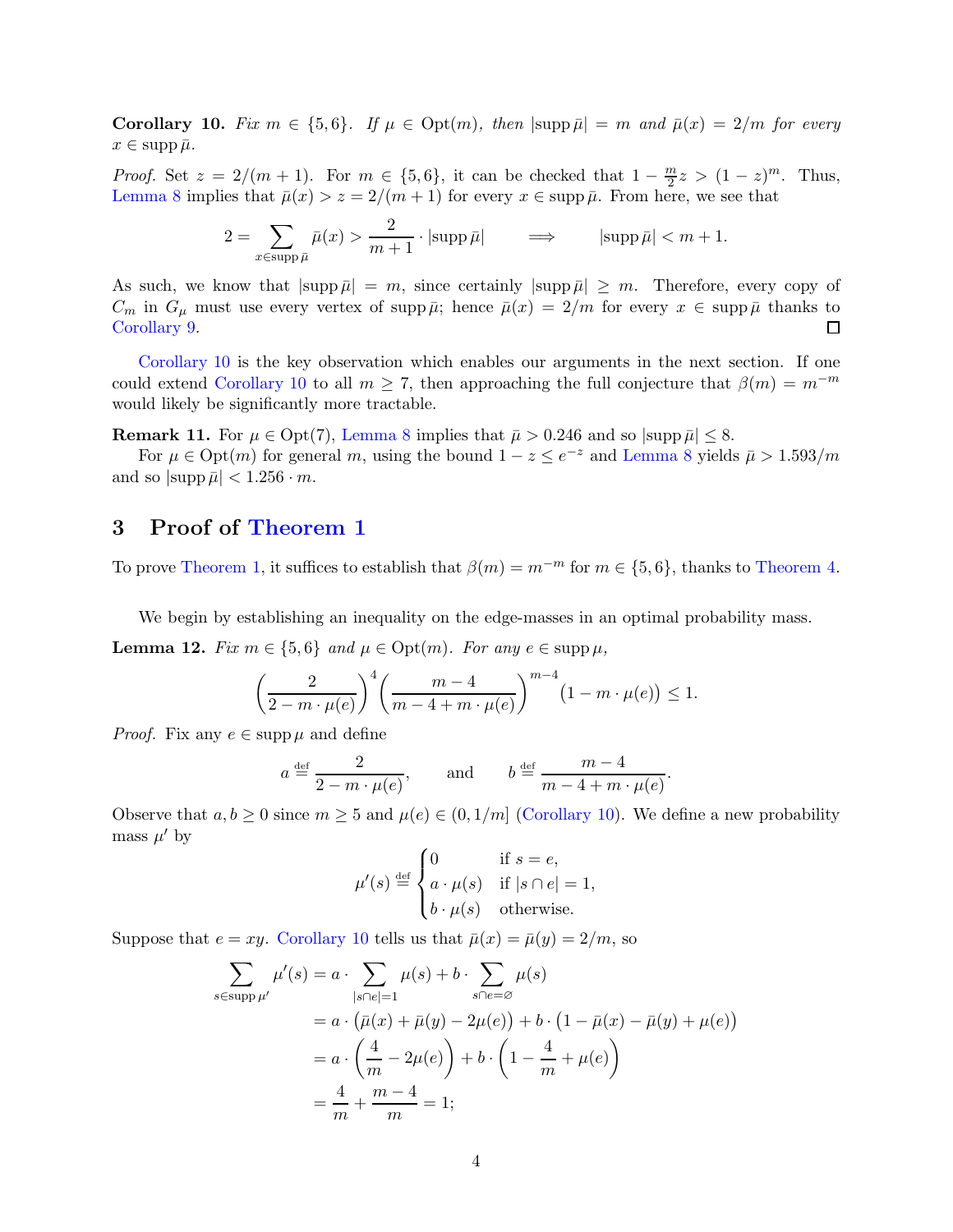therefore,  $\mu'$  is indeed a probability mass.

Since  $|\text{supp }\bar{\mu}| = |\text{supp }\bar{\mu}'| = m$  [\(Corollary 10\)](#page-2-3) and  $e \notin \text{supp }\mu'$ , we know that any  $C \in \mathbf{C}_m(G_{\mu'})$ has exactly 4 edges incident to the pair  $\{x, y\}$ . Furthermore,  $\beta(\mu; m) \geq \beta(\mu'; m)$  since  $\mu \in \text{Opt}(m)$ . Thus, by appealing to [Lemma 7,](#page-2-0) we compute

$$
\beta(\mu; m) \ge \beta(\mu'; m) = a^4 \cdot b^{m-4} \cdot \sum_{C \in \mathbf{C}_m(G_{\mu'})} \mu(C)
$$

$$
= a^4 \cdot b^{m-4} \cdot \left(\beta(\mu; m) - \sum_{\substack{C \in \mathbf{C}_m(G_{\mu}): \\ E(C) \ni e}} \mu(C)\right)
$$

$$
= a^4 \cdot b^{m-4} \cdot \left(\beta(\mu; m) - m \cdot \beta(\mu; m) \cdot \mu(e)\right).
$$

Dividing both sides of this inequality by  $\beta(\mu; m)$  proves the lemma.

<span id="page-4-0"></span>[Lemma 12](#page-3-1) allows us to place lower bounds on  $\mu(e)$  for  $e \in \text{supp }\mu$ .

Corollary 13. *Fix*  $m \in \{5, 6\}$  *and*  $\mu \in \text{Opt}(m)$ *. If*  $z \in (0, 1)$  *satisfies* 

$$
\left(\frac{2}{2-z}\right)^4 \left(\frac{m-4}{m-4+z}\right)^{m-4} (1-z) > 1,
$$

*then*  $\mu(e) > z/m$  *for all*  $e \in \text{supp } \mu$ .

*Proof.* For  $z \in [0, 1)$  define the function

$$
f(z) \stackrel{\text{def}}{=} \left(\frac{2}{2-z}\right)^4 \left(\frac{m-4}{m-4+z}\right)^{m-4} (1-z).
$$

Observe that  $f(z) > 0$  for all  $z \in [0, 1)$ , so we may compute

$$
\frac{f'(z)}{f(z)} = \frac{d}{dz} \log f(z) = \frac{4}{2-z} - \frac{m-4}{m-4+z} - \frac{1}{1-z} = \frac{(1-m)z^2 + 2z}{(2-z)(1-z)(m-4+z)}
$$

Again,  $f(z) > 0$  for all  $z \in [0, 1)$ , so, since  $m \geq 5$ ,

$$
sgn f'(z) = sgn((1 - m)z^2 + 2z), \quad \text{for all } z \in [0, 1).
$$

In particular, we see that  $f'(z) \geq 0$  for all  $0 \leq z \leq \frac{2}{m}$  $\frac{2}{m-1}$  and  $f'(z) \le 0$  for all  $\frac{2}{m-1} \le z < 1$ . Since  $f(0) = 1$  and  $f(1) = 0$ , this implies that the curves  $y = f(z)$  and  $y = 1$  intersect at 0 and at some unique  $z^* \in (0,1)$ . Furthermore,  $f(z) > 1$  for all  $z \in (0, z^*)$  and  $f(z) < 1$  for all  $z \in (z^*, 1)$ .

Now that we have a better understanding of the function  $f$ , the claim follows quickly. Suppose that  $z \in (0,1)$  satisfies  $f(z) > 1$ . If we were to have  $0 < \mu(e) \leq z/m$ , then  $0 < m \cdot \mu(e) \leq z$ . From above, this would then imply that  $f(m \cdot \mu(e)) > 1$  as well, contradicting [Lemma 12.](#page-3-1)  $\Box$ 

Remark 14. [Lemma 12](#page-3-1) (and hence [Corollary 13\)](#page-4-0) follows solely from the observations laid out in [Corollary 10.](#page-2-3) Therefore, if [Corollary 10](#page-2-3) can be extended to  $m \geq 7$ , then so can [Lemma 12](#page-3-1) and [Corollary 13.](#page-4-0)

With these observations in hand, we can determine  $\beta(5)$  and  $\beta(6)$ . Firstly, for a graph G, let  $\mu_G$  denote the uniform distribution on  $E(G)$ .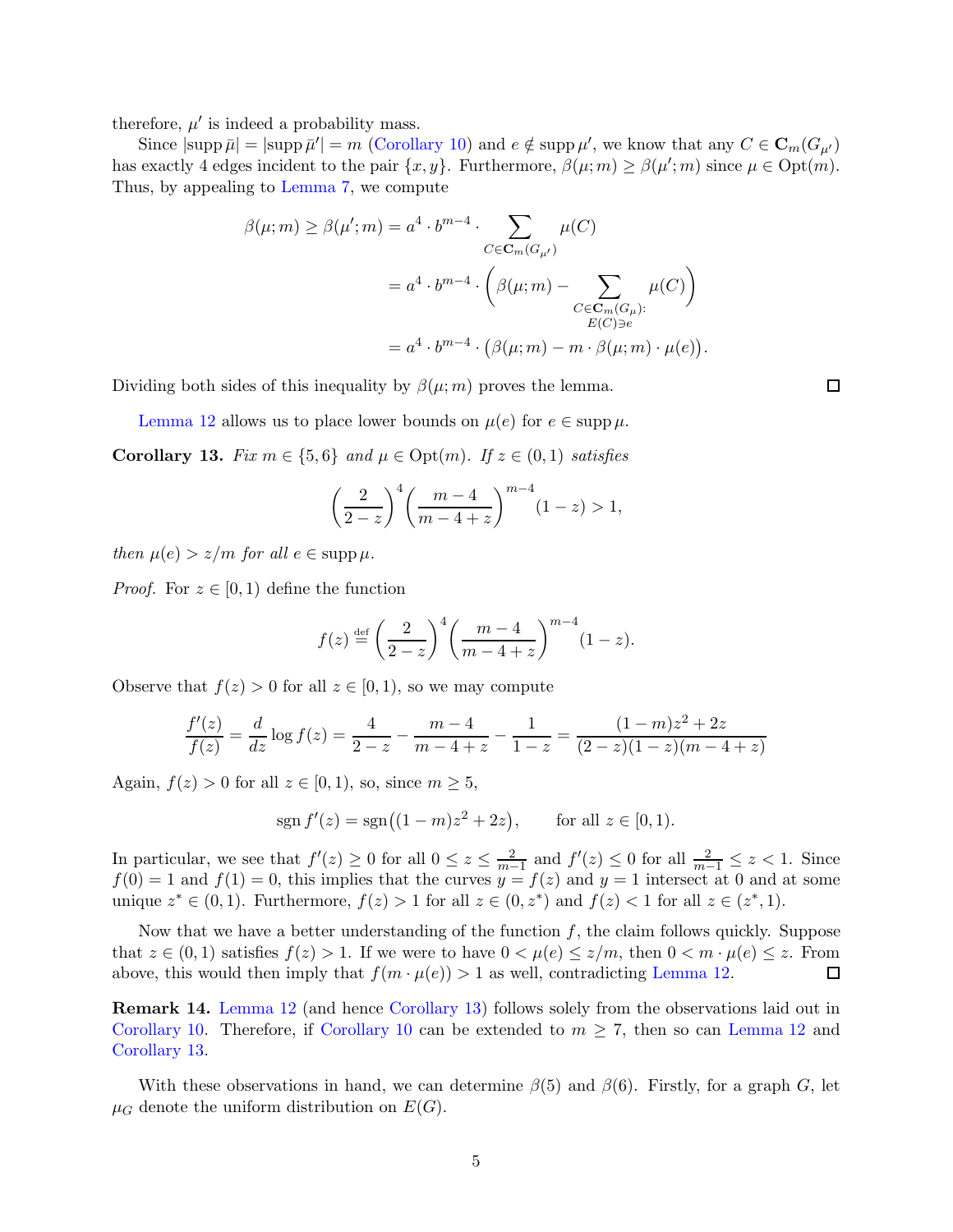**Theorem 15.**  $\beta(5) = 5^{-5}$ .

*Proof.* Fix any  $\mu \in \text{Opt}(5)$ . Thanks to [Corollary 10,](#page-2-3) we know that  $|\text{supp }\bar{\mu}| = 5$  and that  $\bar{\mu}(x) = 2/5$ for all  $x \in \text{supp }\bar{\mu}$ . Furthermore, letting  $z = 2/3$  in [Corollary 13,](#page-4-0) we see that  $\mu(e) > 2/15$  for all  $e \in \text{supp}\,\mu.$ 

Now, certainly  $\delta(G_\mu) \geq 2$  because  $G_\mu$  has a spanning copy of  $C_5$ . Furthermore, for any  $x \in$ supp  $\bar{\mu}$ , we have

$$
\frac{2}{5} = \bar{\mu}(x) > \frac{2}{15} \deg(x) \qquad \implies \qquad \deg(x) < 3.
$$

We conclude that  $G_{\mu}$  is 2-regular, and so we must have  $G_{\mu} = C_5$ . Applying the arithmetic–geometric mean (AM–GM) inequality then yields

$$
\beta(\mu; 5) = \mu(G_{\mu}) \le \left(\frac{1}{5} \sum_{e \in \text{supp}\,\mu} \mu(e)\right)^5 = \frac{1}{5^5}.
$$

with equality if and only if  $\mu = \mu_{C_5}$ .

The proof that  $\beta(C_6) = 6^{-6}$  is similar, albeit slightly more involved.

**Theorem 16.**  $\beta(C_6) = 6^{-6}$ .

*Proof.* We begin by observing that

$$
\beta(6) \ge \beta(\mu_{C_6}; 6) = \frac{1}{6^6}.
$$

Now, fix any  $\mu \in \text{Opt}(6)$ . Thanks to [Corollary 10,](#page-2-3) we know that  $|\text{supp }\bar{\mu}| = 6$  and that  $\bar{\mu}(x) = 1/3$ for all  $x \in \text{supp }\bar{\mu}$ . Furthermore, letting  $z = 6/11$  in [Corollary 13,](#page-4-0) we see that

<span id="page-5-0"></span>
$$
\mu(e) > \frac{1}{11}, \qquad \text{for all } e \in \text{supp}\,\mu. \tag{1}
$$

Now, certainly  $\delta(G_\mu) \geq 2$  because  $G_\mu$  has a spanning copy of  $C_6$ . Furthermore, thanks to [eq. \(1\),](#page-5-0) for any  $x \in \text{supp }\bar{\mu}$ ,

$$
\frac{1}{3} = \bar{\mu}(x) > \frac{1}{11} \deg(x) \qquad \implies \qquad \deg(x) < \frac{11}{3} < 4.
$$

Therefore, each vertex of  $G_{\mu}$  must have either degree 2 or degree 3. In fact, we claim that  $G_{\mu}$  is either 2- or 3-regular. Indeed, if this were not the case, then, since  $G_{\mu}$  is certainly connected, there would be two adjacent vertices x, y with  $\deg(x) = 2$  and  $\deg(y) = 3$ . Now, since  $\deg(x) = 2$ , and  $G_{\mu}$  has 6 vertices, every copy of  $C_6$  in  $G_{\mu}$  must use the edge xy and so  $\mu(xy) = 1/6$  thanks to [Corollary 9.](#page-2-2) But then, one of the other two edges incident to  $y$  must have mass at most

$$
\frac{\bar{\mu}(y) - 1/6}{2} = \frac{1/3 - 1/6}{2} = \frac{1}{12} < \frac{1}{11},
$$

contradicting [eq. \(1\).](#page-5-0)

Next, we claim that  $G_{\mu}$  must actually be 2-regular. To prove this, suppose for the sake of contradiction that  $G_{\mu}$  is 3-regular.

To begin, since  $G_{\mu}$  is 3-regular, and hence has 9 edges, we may apply [eq. \(1\)](#page-5-0) to see that for any  $C \in \mathbf{C}_6(G_\mu),$ 

<span id="page-5-1"></span>
$$
\sum_{e \in E(C)} \mu(e) = 1 - \sum_{e \in E(G_{\mu}) \setminus E(C)} \mu(e) < 1 - \frac{3}{11} = \frac{8}{11}.\tag{2}
$$